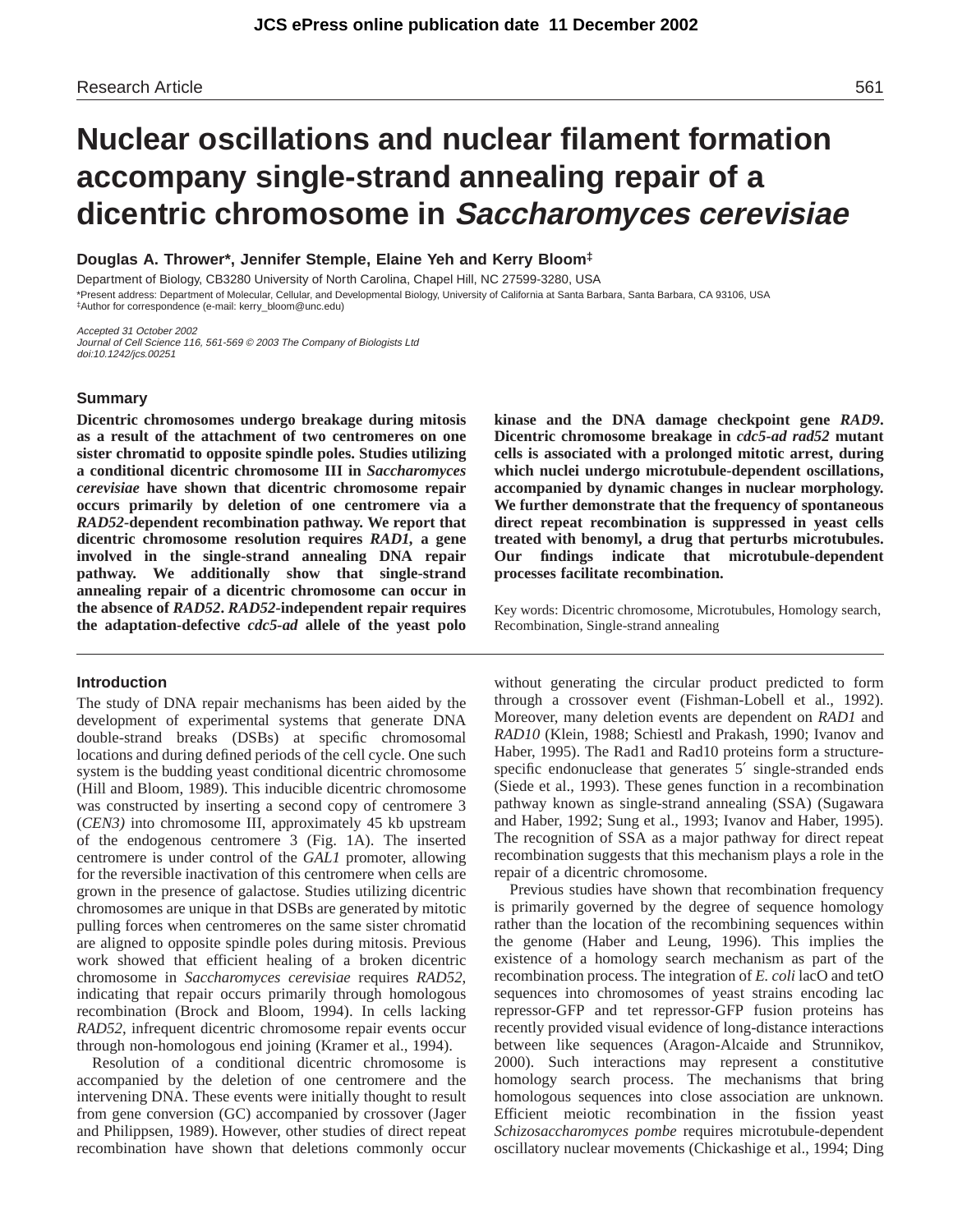et al., 1998; Yamamoto et al., 1999). It has been suggested that such movements promote the alignment of homologous chromosomes. Microtubule-driven nuclear movements could similarly promote the association and recombination of homologous sequences during the vegetative cycle.

In this study we show a requirement for *RAD1* in the repair of a dicentric chromosome, which is consistent with recombination via SSA. Dicentric chromosome repair also exhibits a requirement for *RAD52*; however we show that this process can occur via *RAD52-*independent SSA in cells containing the adaptation-defective *cdc5-ad* allele of the yeast polo kinase and the DNA damage checkpoint gene *RAD9*. Dicentric *cdc5-ad rad52* mutant cells additionally experience an extended arrest that is characterized by microtubule and ATP-dependent nuclear oscillations. Finally, recombinational repair of a dicentric chromosome containing direct and inverted centromere repeats, as well as spontaneous recombination events between *his3* heteroalleles, also show a dependency on microtubule function. These latter findings suggest that microtubule-dependent processes play a general role in recombination. We discuss ways in which nuclear movements might contribute to chromosome repair.

# **Materials and Methods**

#### Strain construction, yeast culture and Southern blotting

Growth conditions and media used to evaluate the kinetics of dicentric chromosome repair were as previously described (Brock and Bloom, 1994). Genotypes and construction of the monocentric (J178-1D), dicentric inverted (J178#24) and dicentric direct repeat (J178#27) strains used for benomyl sensitivity assay are likewise detailed elsewhere (Brock and Bloom, 1994). The LS20 and *cdc5-ad* strains were a gift of Lee Hartwell (Fred Hutchison Cancer Center, Seattle, WA). Strain HUWT (Qiu et al., 1999) was derived from progeny of W1021-7c and W1089-6c (Thomas and Rothstein, 1989). Strains developed for this work include KBY3009, a dicentric direct repeat strain created in the LS20 genetic background (*MAT*∆ *ade2 ade3*::*GalHO lys5 trp1 leu2 his3 ura3 can1 cyh2 his4*∆::*URA3GALCEN3*); KBY3002 (KBY3009 with *rad1*::KANr ); KBY3010 (KBY3009 with *rad52*::*LEU2*); KBY3006 (KBY3002 with *rad52*::*LEU2*); KBY3003 (KBY3009 with *rad9*::*TRP1*); KBY3011, identical to KBY3009 except that it contains the *cdc5-ad* point mutation (L251T); KBY3012 (KBY3011 with *rad1*::KANr ); KBY3034 (KBY3011 with *rad52*::*LEU2*); KBY3014 (KBY3012 with *rad52*::*LEU2*); KBY3015 (KBY3034 with *rad52*::*LEU2*); KBY3031 (KBY3039 with *dhc1*::*LEU2* and *rad52*::*TRP1*); KBY3039 (KBY3011 with *HTB1*-*GFP-KANr* ); KBY3037 (KBY3039 with *rad52*::*LEU2*); KBY3038 (KBY3009 with *HTB1*-*GFP-KANr* ); KBY3040 (KBY3038 with *rad52*::*LEU2*); and KBY5004 (J178-1D MAT a, *ade1, met 14, ura3-52, leu2-3, 112, his3-11,15, H2B-GFP-KANr* ). KBY5004 was transformed with a *GAL-MPS1* construct on a 2 µm plasmid to generate a cell population arrested in mitosis by *MPS1* overexpression. Strains were constructed by one step gene replacement (Rothstein, 1991) using plasmids or PCR fragments. Analysis of *CEN3* recombination following activation of the dicentric chromosome was as previously described (Brock and Bloom, 1994) except that digoxigenin-labeled probes labeled with the DIG PCR synthesis kit (Roche, Indianapolis, Indiana) were used in Southern blotting. Probes were hybridized to genomic DNA bound to nylon membranes using the DIG Easy Hyb system (Roche). Southern blots were developed with the AttoPhos Substrate Kit (Roche) and imaged with a Storm gel analyzer (Molecular Diagnosics). A minimum of two clones of each strain were used for physical and microscopic analyses.

### Histone 2B-GFP fusion constructs and image acquisition

Yeast strains were transformed with an integrating PCR fragment generated with oligos HTB2#1: gggctgttaccaaatactcctcctctactcaagccgcagcagcagtcagcagcagcaatgagtaaaggagaagaa, HT2BN#2: tcatatctggacaagtaacagaaccctaatgttactggcggcgttagtatcg and the plasmid pKanMX2-GFP (K.B., unpublished), which contains the green fluorescence protein coding region and the G418 resistance marker. Cells were added to the surface of a gelatin slab formed on the surface of a microscope slide. Slabs contained 25% gelatin, 2% glucose, 0.5% casamino acids, 50 µg/ml tryptophan, 50 µg/ml adenine and 16.5 µg/ml uracil (YCAUT). Coverslips were sealed to slides with Valap (1:1:1 vaseline:lanolin:paraffin). A flow chamber was constructed by attaching a coverslip to a microscope slide with petroleum jelly to observe the effects of microtubule and ATP inhibitors on nuclear dynamics. The coverslip was precoated with a 1 mg/ml solution of poly-L-lysine to facilitate cell attachment. Filling and rinsing of the chamber was accomplished by adding liquid to one end and simultaneously withdrawing liquid from the opposite end with a filter paper wick. Microscopic observations were made at room temperature (22°C). The microscopy system and GFP fluorescence imaging have previously described (Shaw et al., 1997a), with the exception that observations in the current study were made using a  $100\times1.4$  NA Plan Apo objective. Metamorph software (Universal Imaging) was used to control shutters, focusing and image acquisition. Five z-axis fluorescence images separated by 0.75 µm were collected for each time point and converted to a single 3D image using Metamorph software. A single differential interference contrast image was collected at the medial z-step.

# Quantification of nuclear oscillations

Hydroxyurea (HU)-arrested cells were obtained by growing KBY5004 to log phase and transferring cells to YPD supplemented with 40 µg/ml adenine and 200 mM HU. A *MPS1-*arrested population was obtained by growing KBY5004 cells containing a *GAL-MPS1* expression plasmid overnight in adenine-supplemented sucrose media lacking uracil to maintain the plasmid (Lauze et al., 1995). Cells were grown to log phase and switched to galactose media lacking uracil for 6 hours to promote overexpression of Mps1. Large budded cells were filmed on YCAUT glucose + 25% gelatin slabs for 2 hours. Images were acquired every 2 minutes with an exposure time of 250 milliseconds. Images of dicentric *cdc5-ad rad52*, dicentric *cdc5-ad* and dicentric *Rad52* cells were obtained with the same exposure and time intervals described above following 6 hours of exposure to YCAUT glucose media. A cell was scored as oscillation + if during the time course it underwent at least one cycle of nuclear movement from mother to bud to mother, such that at each stage >50% of the nuclear material was in either the mother or bud.

#### Image analysis and calculation of dynamic parameters

Measurements of nuclear filaments were taken with Metamorph software. Filaments were measured from the filament tip to the geometric center of the nuclear mass. Length measurements were made in triplicate using appropriate calibrations from a stage micrometer and corrected for specimen tilt angle with a Microsoft Excel algorithm containing the formula  $c^2$ =square root ( $a^2 + b^2$ ), where a is the measured distance taken from the 3D image and b is the distance between the uppermost and lowest focal planes in which the filament was visible. Growing and shortening rates were calculated from a least squares fit of four or more data points. Criteria for dynamic parameters were based on those used to quantify microtubule dynamics (Tirnauer et al., 1999). Growth and shortening events were defined as a change in length sustained over four time points having a correlation coefficient  $\geq 0.85$  and yielding a total length change >0.6 µm. The proportion of time spent in growing, shortening or paused phases was determined by measuring the amount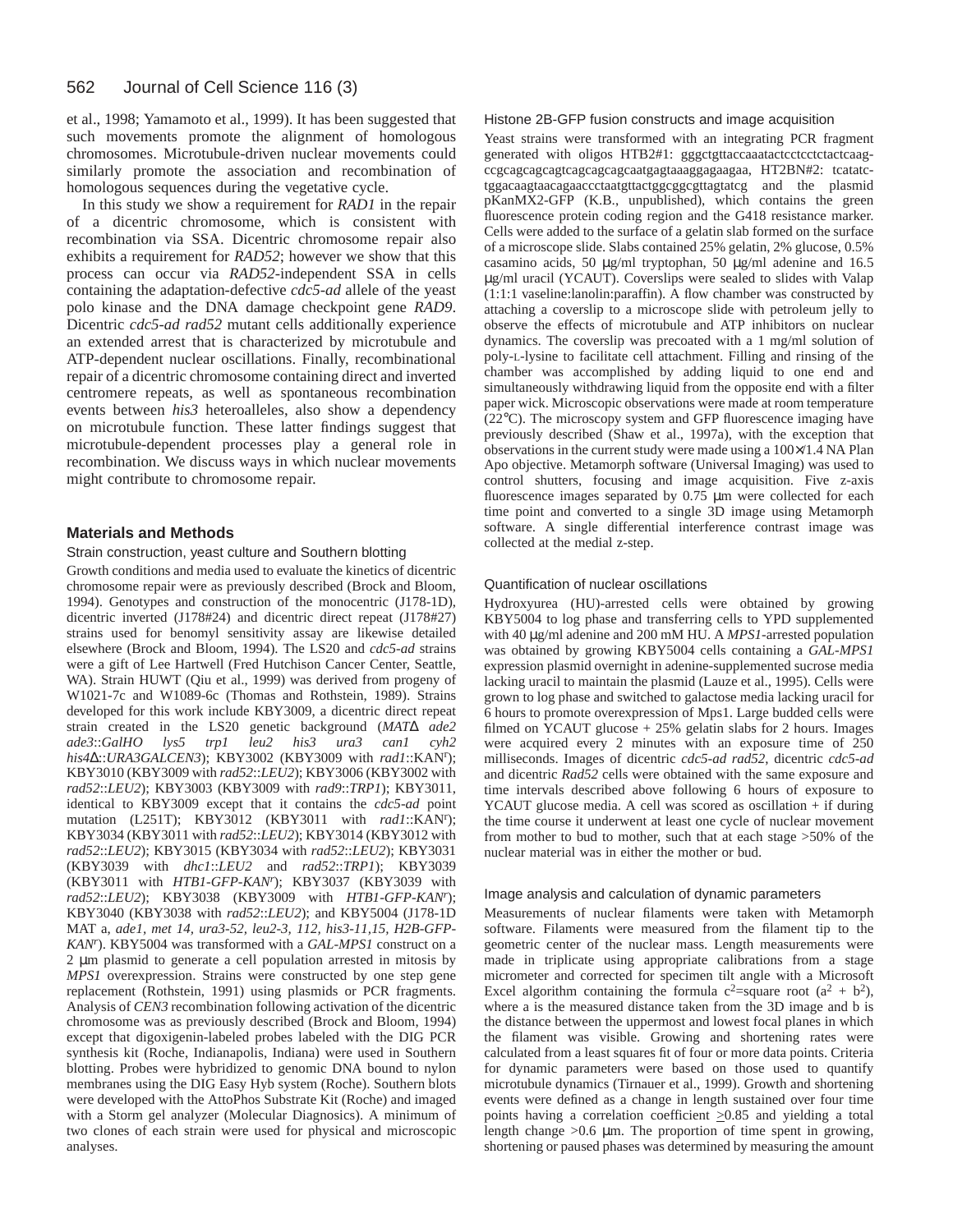of time spent in a given phase for all filaments and dividing by total time. Dynamicity (Toso et al., 1993) was calculated by dividing the sum of all filament length changes measured by total observation time.

#### Recombination assay

The spontaneous *his3* heteroallele recombination frequency of strain HUWT was determined by tabulating the formation of *HIS*+ colonies on synthetic media lacking histidine (Qiu et al., 1999). Cells were plated in triplicate on media with and without added benomyl for each experiment. Cells were plated on media lacking uracil both in the presence and absence of benomyl to correct for differences in the cell growth/viability resulting from drug treatments.

## **Results**

#### Dicentric chromosome repair requires RAD1

Previous studies have shown that the resolution of a conditional dicentric chromosome III in *S. cerevisiae* occurs primarily through homologous recombination between centromere (*CEN*) repeats, resulting in the elimination of one copy of *CEN3* and 45 kb of intervening DNA (Fig. 1A,B) (Brock and Bloom, 1994). Deletion of *RAD52* prevents this recombination event and results in a significant decrease in viability (Fig. 1C, Table 1) (Brock and Bloom, 1994). The requirement for



**Fig. 1.** Homologous repair of a dicentric chromosome in budding yeast requires *RAD52* and *RAD1* but not *RAD9.* (A) The diagram shows locations of *Bam*HI restriction sites (labeled 'B') flanking the endogenous *CEN3, GALCEN3* (upper diagram) and *CEN3- GALCEN3* recombination products (lower diagram). (B) Southern analysis of *Bam*HI-digested genomic DNA hybridized to a labeled *CEN3* fragment reveals the loss of a 0.865 kb *GALCEN3* fragment (arrow) and the formation of a 1.1 kb fragment (arrowhead) following a shift from galactose to glucose to activate the dicentric chromosome. No recombination product is observed in a *rad52* deletion strain (C) nor in a *rad1* deletion strain (D). The kinetics of *CEN3-GALCEN3* recombination are unaffected by deletion of *RAD9* (E)*.* The numbers below lanes refer to the time of sample collection, in hours, following transfer of cells to glucose. The positions of molecular weight markers (kb) are indicated.

*RAD52* is consistent with either GC accompanied by crossover or SSA. We deleted *RAD1* in the dicentric chromosome strain to distinguish between these possibilities. The viability of the *rad1* deletion strain was 26-fold lower than an isogenic strain containing a functional copy of *RAD1*. This was similar to the loss in viability that accompanied the deletion of *RAD52* (Table 1). Physical analysis of *CEN3* recombination showed that *RAD1*, in addition to *RAD52,* is required for the formation of the *CEN3-GALCEN3* recombination product (Fig. 1D). The viability of the *rad1 rad52* double deletion mutant was the same as either of the single mutants (Table 1), suggesting that both genes function in the same pathway. This result is in contrast to several genetic studies of spontaneous recombination events that have revealed a synergistic effect of the deletion of both *RAD1* and *RAD52*, suggesting that these genes operate in different pathways (Klein, 1988; Schiestl and Prakash, 1988; Thomas and Rothstein, 1989; Liefshitz et al., 1995). However, other studies utilizing endonucleases to create DSBs have shown that loss of *RAD52* reduces the efficiency of SSA when homologous repeats are 5 kb or less in length (Fishman-Lobell et al., 1992; Plessis et al., 1992; Sugawara and Haber, 1992). It is possible that the structure of the DSB determines the requirement for *RAD52*. DNA ends produced during dicentric chromosome breakage may be more similar to those generated by endonucleases than they are to DNA ends formed during spontaneous recombination events. Physical studies of recombination events have revealed that *rad52* mutant strains show an increased rate of DNA strand excision (White and Haber, 1990; Sugawara and Haber, 1992). This suggests that *RAD52* may protect DNA ends from excessive resection by nucleases as opposed to playing a direct role in the SSA process. It is also possible that some dicentric chromosome repair events occur through a one-end strand invasion pathway (Sugawara and Haber, 1992; Prado and Aguilera, 1995).

The DNA damage checkpoint gene *RAD9* is required for efficient utilization of some repair pathways (Fasullo et al., 1998). A *RAD9-*dependent midanaphase delay has been observed in yeast cells containing a dicentric chromosome, but loss of this gene does not adversely affect strain viability (Table 1) (Yang et al., 1997). We examined the kinetics of *CEN3* recombination in a *rad9* deletion strain and found them

**Table 1. Effect of** *rad1, rad52* **and** *rad9* **deletion on cell viability**

| Strain                      | % Viability* | s.d. |
|-----------------------------|--------------|------|
| Dicentric                   | 60           | 9.0  |
| Dicentric rad1              | 2.3          | 1.4  |
| Dicentric rad52             | 2.0          | 0.9  |
| Dicentric rad1 rad52        | 1.9          | 0.8  |
| Dicentric rad9              | 77           | 12.  |
| Dicentric cdc5ad            | 63           | 8.9  |
| Dicentric cdc5ad rad1       | 2.3          | 0.7  |
| Dicentric cdc5ad rad52      | 1.7          | 0.7  |
| Dicentric cdc5ad rad1 rad52 | 2.0          | 0.7  |
| Dicentric cdc5ad rad9       | 78           | 9.2  |
| Dicentric cdc5ad rad9 rad52 | 0.4          | 0.5  |
| Dicentric cdc5ad dhc1       | 30           | 64   |
| Dicentric cdc5ad dhc1 rad52 | 0.9          | 0.3  |

\*Viabilities of dicentric strains were determined by the number of colony forming units (CFU) on plates containing glucose relative to those that grew on galactose. Values are means of four to seven determinations.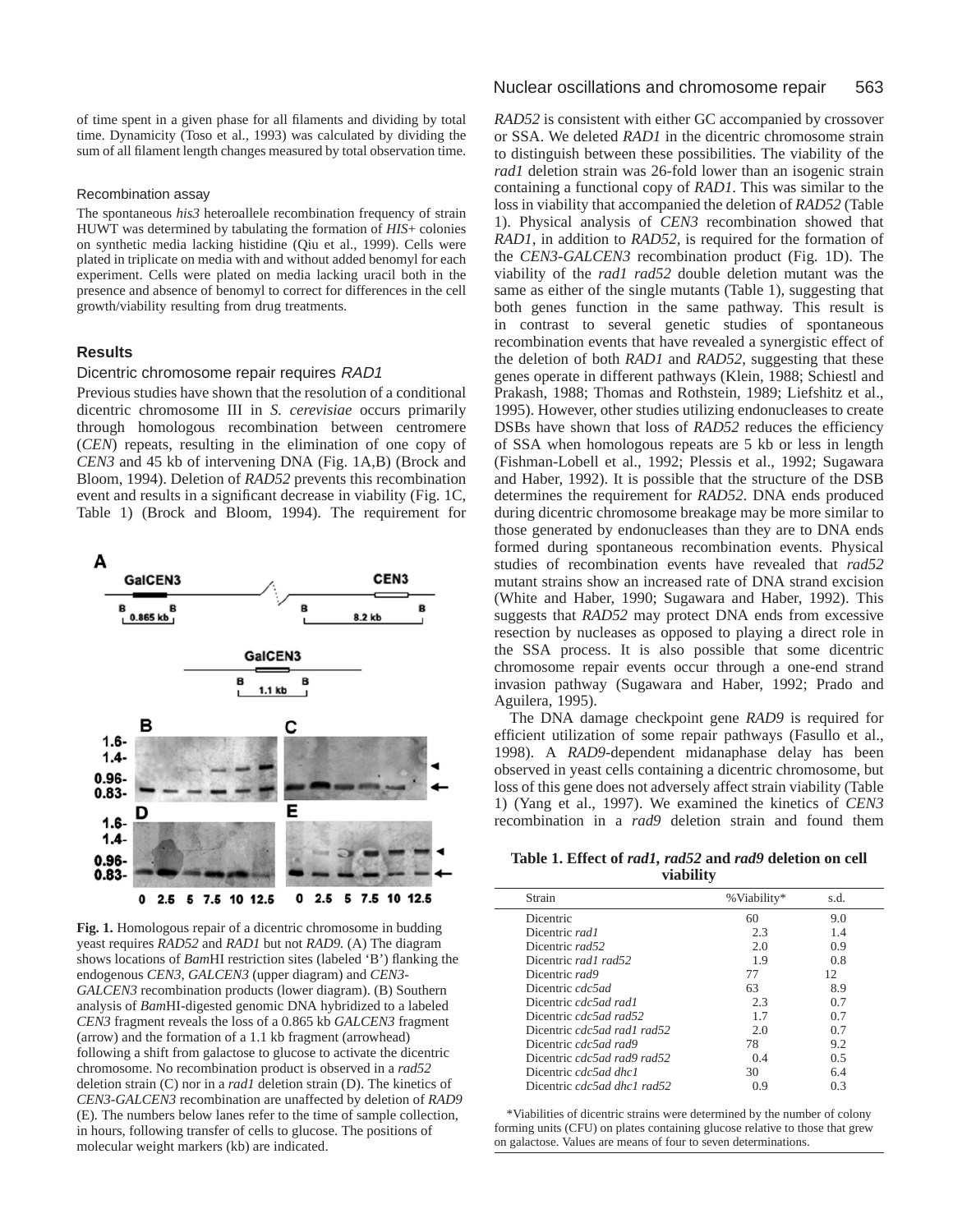identical to the corresponding wild-type strain (Fig. 1E, compare with Fig. 1B)*.* Our findings suggest that dicentric chromosome repair events are completed rapidly and do not require the additional time provided by the *RAD9-*dependent cell cycle delay.

# The cdc5-ad allele promotes RAD52-independent SSA

Cells containing the *cdc5-ad* allele of the yeast polo-like kinase experience an extended mitotic delay in response to an unrepaired DSB (Toczyski et al., 1997). We considered that such a delay might allow us to detect *RAD52-*independent SSA events by allowing additional time for completion of repair prior to the end of mitosis. *CEN3* recombination induced by dicentric chromosome breakage occurred with the same kinetics regardless of whether cells contained the *cdc5-ad* or *CDC5* wild-type allele (Fig. 2A, compare with Fig. 1B). However, in contrast to the dicentric *CDC5 rad52* strain (Fig. 1C), *CEN3* recombination was observed in the dicentric *cdc5 ad rad52* strain (Fig. 2B). No *CEN3* recombination product was detected in a *cdc5-ad rad1 rad52* deletion strain (Fig. 2C), indicating that this event occurs through SSA. We additionally showed that *RAD52-*independent repair in a *cdc5ad* strain requires *RAD9* (Fig. 2D). Analysis of populations derived



**Fig. 2.** *RAD52-*independent homologous repair of a dicentric chromosome in cells containing the *cdc5-ad* allele requires *RAD1* and *RAD9*. (A) Southern analysis of *CEN3-GALCEN* recombination in a *cdc5-ad* strain following activation of a dicentric chromosome. (B) *CEN3-GALCEN* recombination also occurs in a *cdc5-ad rad52* strain following activation of a dicentric chromosome but this recombination product is not detected in a *cdc5-ad rad1 rad52* double deletion strain (C) or in a *cdc5-ad rad9 rad52* strain (D)*.* The arrow indicates the position of the original band and the arrowhead indicates the recombinant band. The numbers below the lanes refer to time of sample collection, in hours, following transfer of strains from galactose to glucose. The positions of molecular weight markers (kb) are indicated.

from individual dicentric *cdc5-ad rad52* cells revealed that recombination occurred through a *RAD1-*dependent mechanism in 19 of 20 clones (data not shown).

# Dicentric cdc5ad rad52 cells exhibit nuclear oscillations and dynamic alterations in nuclear morphology

Over the course of 24 hours following activation of the dicentric chromosome in the *cdc5-ad rad52* strain, 89% of the population arrested as abnormally large budded cells, similar to the phenotype previously reported for *cdc5-ad* cells containing unrepaired DNA damage (Toczyski et al., 1997). This extended mitotic arrest was not observed in dicentric *CDC5* cells, dicentric *cdc5-ad* cells, dicentric *rad52* cells, *cdc5-ad RAD52* cells or in *cdc5-ad rad9 rad52* cells (Table 2). These findings indicate that the requirements for arrest include a source of DSBs (the activated dicentric chromosome), the *cdc5-ad* allele, the presence of *RAD9* and deletion of *RAD52*, consistent with the original characterization of the *cdc5-ad* allele (Toczyski et al., 1997). It was previously shown that that the cell cycle arrest was generated by the *cdc13-1* allele (Toczyski et al., 1997). By contrast, cells containing a conditional dicentric chromosome experience a midanaphase delay (Yang et al., 1997). To determine if dicentric *cdc5-ad rad52* cells also pause in midanaphase, we replaced the endogenous *HTB2* (histone 2B) gene with an *HTB2-GFP* fusion construct. Images of 25 histone-GFP expressing *cdc5 ad rad52* cells were collected 2 hours after activation of the dicentric chromosome. Nineteen of the 25 large-budded cells contained a bilobed nucleus that straddled the bud neck (data not shown), which is indicative of a midanaphase arrest (Yang et al., 1997).

Real-time observations of dicentric *cdc5ad rad52* cells expressing *HTB2*-GFP revealed an extended period of oscillatory nuclear movements (Fig. 3). This behavior initiated with the retraction of the bud-proximal lobe of a bilobed nucleus, resulting in the formation of a single nuclear mass. In 52% of arrested cells, the nucleus oscillated between the mother cell and bud. This behavior was not observed in dicentric *cdc5-ad RAD52* cells or in *CDC5 rad52* cells (Table 3). Time-lapse images of cells collected at 15 minute intervals over a 24 hour period revealed that more than 90% of cells exhibited nuclear oscillations for at least 14 hours after activation of the dicentric chromosome. Nuclear oscillations were also accompanied by the extension and collapse of filamentous nuclear protrusions (Fig. 3). Approximately 1% of

**Table 2. Accumulation of very large-budded cells following dicentric chromosome breakage in a** *cdc5-ad rad52* **mutant population**

| Percentage of very<br>large budded cells |
|------------------------------------------|
| ${<}1\%$                                 |
| ${<}1\%$                                 |
| 2%                                       |
| 89%                                      |
| < 1%                                     |
|                                          |

Numbers are means of three determinations made 24 hours after activation of the dicentric chromosome (approximately 100 cells/determination). Very large-budded cells are categorized by a long axial diameter (mother + bud)  $>12 \mu m$ .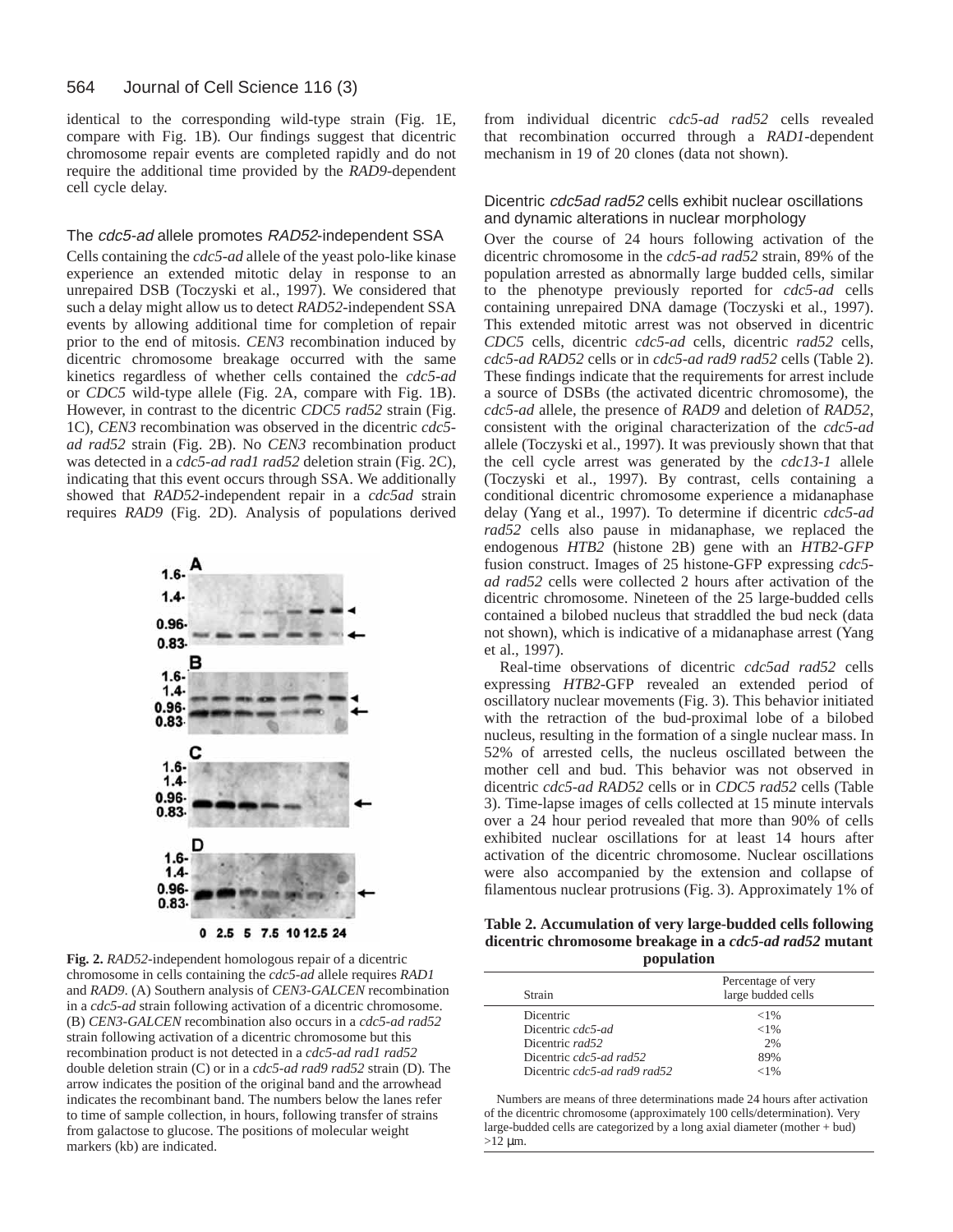

**Fig. 3.** Changes in nuclear morphology and repeated nuclear oscillations result from activation of a dicentric chromosome in *cdc5 ad rad52* cells. (A-Q) Sequential fluorescence images of histone2B-GFP-labeled nuclei in a dicentric *cdc5-ad rad52* cell. (R) DIC image of cell in A-Q. The time after activation of dicentric chromosome is indicated (hours, minutes) in the lower right corner of each panel. Bar, 5 µm.

cells that remained arrested longer than 6 hours succeeding in completing nuclear division and cytokinesis (data not shown). The divided cells rebudded and proceeded through the next cell cycle with normal kinetics.

To determine if nuclear oscillations are a general feature of cells that have experienced a mitotic arrest, we characterized nuclear movements following exposure to hydroxyurea (HU) or elevated expression of *MPS1.* Treatment with HU causes a DNA-damage-induced mitotic block. Overexpression of *MPS1*, a protein involved in the spindle checkpoint and spindle pole body duplication, also results in a mitotic arrest (reviewed in Winey and Huneycutt, 2002). Nuclear oscillations were not observed in HU-arrested cells (Table 3). Cells overexpressing *MPS1* did undergo nuclear oscillations, albeit less frequently than dicentric *cdc5ad rad52* cells (Table

**Table 3. Nuclear oscillations occur in dicentric** *cdc5-ad rad52* **cells and following** *MPS1* **overexpression but not in HU-treated cells**

| Proportion of<br>large-budded cells<br>exhibiting nuclear oscillations |  |
|------------------------------------------------------------------------|--|
| 0/20                                                                   |  |
| 0/20                                                                   |  |
| 11/20                                                                  |  |
| 0/20                                                                   |  |
| 5/20                                                                   |  |
|                                                                        |  |

Results are based on time-lapse images collected at 2 minute intervals over a period of 2 hours.

| Table 4. Growth and shortening of nuclear filaments in            |
|-------------------------------------------------------------------|
| dicentric <i>cdc5ad rad52</i> cells treated with sodium azide and |
| deoxyglucose                                                      |

| Parameter            | Pre-treatment   | $A$ zide + DOG  | Post-washout    |
|----------------------|-----------------|-----------------|-----------------|
| Growth rate          | $0.82 + 0.41$   | $0.20 + 0.03$   | $0.71 \pm 0.17$ |
| Shortening rate      | $0.77 \pm 0.53$ | $0.66 \pm 0.42$ | $0.87 \pm 0.30$ |
| % time in growth     | 33.6            | 2.8             | 28.5            |
| % time in shortening | 17.5            | 4.3             | 21.7            |
| % time in pause      | 48.9            | 92.9            | 48.9            |
| Dynamicity           | 0.40            | 0.03            | 0.49            |

Rates and dynamicity are reported in µm/minute. Values are means±1 s.d. Data was taken from measurements of filaments in 16 nuclei.

3). Our results indicate that the sequestration of cells in a mitotic arrest state is not of itself sufficient to promote nuclear oscillations.

# Nuclear oscillations in dicentric cdc5ad rad52 cells are microtubule- and ATP-dependent but do not require dynein

Microtubules are required for the oscillatory nuclear movements that occur during meiotic prophase *S. pombe* (Ding et al., 1998). To determine if nuclear oscillations in dicentric *cdc5-ad rad52* cells also depend on microtubules, we treated cells with media containing 100 µg/ml of the microtubuledestabilizing drug benomyl. Real-time observation of 10 benomyl-treated cells over a period of 30 minutes to 1 hour revealed no evidence of the nuclear movements seen in the untreated cells (Fig. 4A-D). Some of the benomyl-treated cells contained nuclear filaments, but no growth or shortening of the filaments was observed and no new filaments formed during the period when cells were exposed to the drug. This result demonstrates that nuclear oscillations in dicentric *cdc5-ad rad52* cells require microtubules.

In addition to microtubules, meiotic nuclear oscillations in fission yeast require the microtubule motor dynein (Yamamoto



**Fig. 4.** Requirement for microtubules but not dynein for nuclear dynamics in dicentric *cdc5-ad rad52* cells. (A-D) Sequential fluorescence images of a dicentic *cdc5-ad rad52* cell expressing histone2B-GFP following treatment with benomyl. (E-H) Sequential fluorescence images of two dicentric *cdc5-ad dhc1 rad52* cells expressing histone2B-GFP. Note the change in nuclear morphology of the right-hand cell from round with a tail to 'dumbbell' (Fig. 4E,F). Also note the growth of filaments from both nuclei, indicated by arrows in Fig. 4G,H. Elapsed time is indicated in seconds. Bar, 5 µm.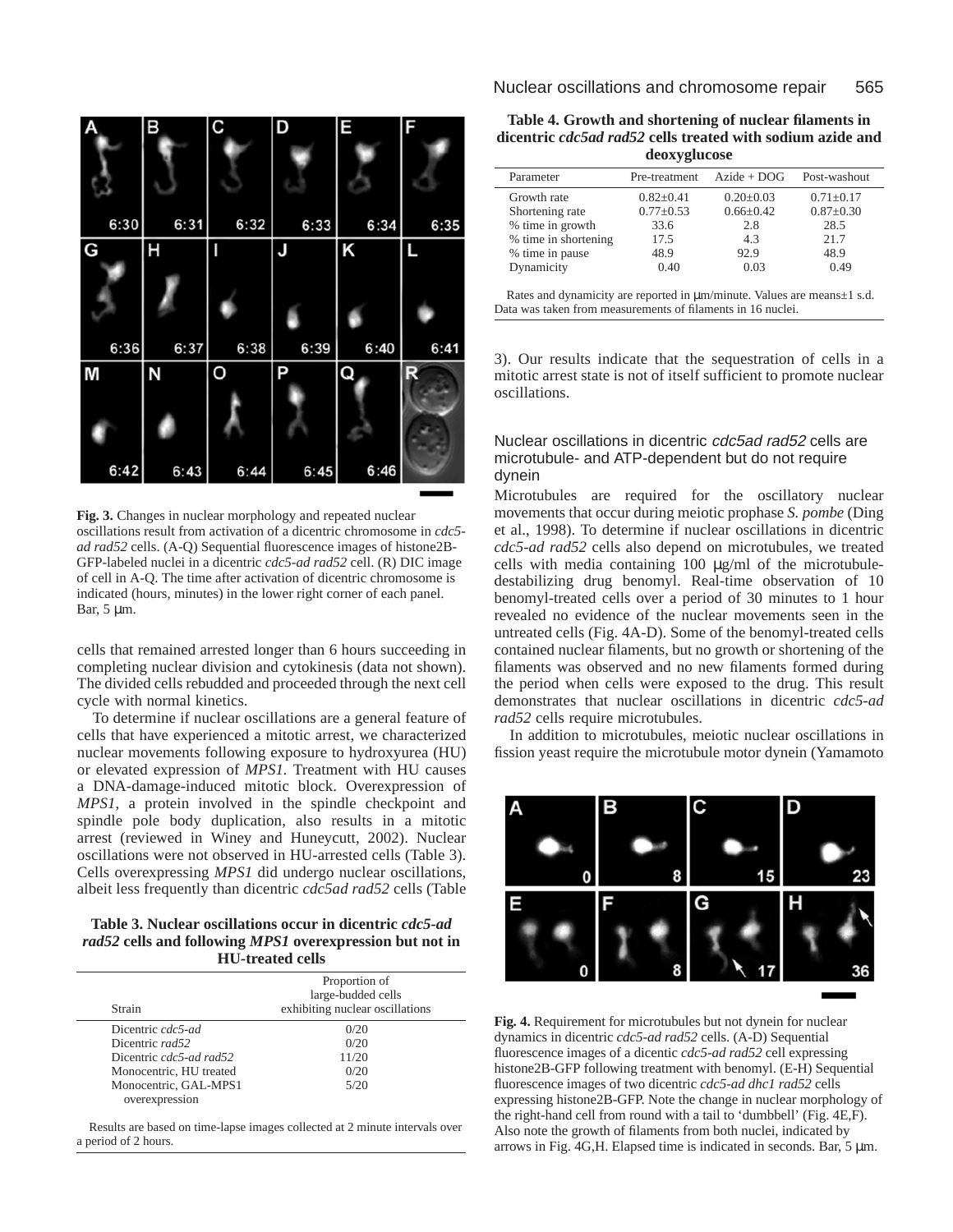#### 566 Journal of Cell Science 116 (3)

et al., 1999). In budding yeast, dynein provides the major pulling force during anaphase and is responsible for the nuclear oscillations observed prior to anaphase onset in wild-type yeast cells (Yeh et al., 2000). Deletion of the gene encoding dynein heavy chain (*DHC1)* reduces the viability of cells containing a dicentric chromosome (Table 1). We deleted *DHC1* to determine if dynein is required for nuclear oscillations in *cdc5-ad rad52* cells. The nuclear dynamics of *dhc1* mutant cells were indistinguishable from cells containing a functional copy of *DHC1* (Fig. 4E-H). Thus, although we cannot rule out a role for dynein in anaphase nuclear oscillations in dicentric *cdc5-ad rad52* cells, it is clearly not the only source of motility.

Because microtubule motors use ATP hydrolysis to generate movement, we tested the ATP requirement for nuclear oscillations by treating dicentric *cdc5-ad rad52* cells with a solution containing 0.02% sodium azide and 1% deoxyglucose. To quantify the nuclear dynamics, length changes for individual nuclear filaments were measured over time. A plot of length changes for one nuclear filament in a cell treated with azide and deoxyglucose is shown in Fig. 5. The azide/

deoxyglucose treatment resulted in the immediate cessation of both nuclear oscillations and changes in nuclear morphology. Nuclear dynamics resumed almost immediately upon removal of the azide and deoxyglucose. Growing and shortening rates were calculated, and the percentage of total time that filaments spent in growing, shortening or paused phases was determined (see Materials and Methods). The dynamicity parameter, derived from studies of microtubule dynamics, was also calculated as an overall measure of filament growth and shortening (Toso et al., 1993). The results are shown in Table 4. Depletion of ATP resulted in a significant suppression of filament dynamics. The most notable changes were the increase in pause time from 50% to over 90% of the total time, and the decrease in dynamicity, with post-treatment values 13 fold lower than the pre-treatment values. Interestingly, the rates of nuclear filament formation and collapse in untreated cells (0.8 µm/minute) are similar to rates of yeast cytoplasmic microtubule dynamics during anaphase (Tirnauer et al., 1999). Our findings demonstrate that nuclear oscillations in dicentric *cdc5-ad rad52* cells require ATP, which is consistent with a possible role of microtubule motors in this process.

# Perturbation of microtubule function suppresses recombination between non-centromere sequences

The association between nuclear movements and enhanced *CEN* repeat recombination suggested that microtubules play a role in other recombination events. We tested this by determining if the survival of cells containing an inverted repeat dicentric chromosome was compromised by exposure to benomyl. Inverted repeat dicentric chromosomes undergo *RAD52-*dependent recombination between repeated sequences that flank the centromere region, resulting in deletion of one of the *CEN* repeats (Brock and Bloom, 1994). A reduction in the viability of an inverted dicentric strain following treatment with benomyl would thus indicate a microtubule dependence for recombination between noncentromeric sequences. A range of benomyl concentrations



**Fig. 5.** Suppression of nuclear filament dynamics in dicentric *cdc5-ad rad52* cells by ATP depletion. Life history plot of a nuclear filament before, during and after removal of sodium azide and deoxyglucose. Media containing azide and deoxyglucose was added after 23 minutes and replaced by with drug-free media after 58 minutes.

was chosen that did not significantly inhibit cell cycle progression nor result in detectible microtubule depolymerization (data not shown). As shown in Fig. 6, a monocentric strain exhibited only minor suppression of colony forming ability when plated on the highest benomyl concentration (15 µg/ml). By contrast, the viability of both inverted and direct repeat dicentric strains was significantly compromised on plates containing 10-15 µg/ml of benomyl. These results indicate that efficient recombinational repair of a dicentric chromosome requires microtubules whether occurring through *CEN* repeat recombination or by means of recombination between other repeated sequences.



**Fig. 6.** Viability of cells containing either an inverted or a direct repeat dicentric chromosome is inhibited by low concentrations of benomyl. Strains containing either inverted or direct repeat dicentric constructs were grown in galactose media, washed and plated on solid media containing either galactose or glucose and the indicated concentrations of benomyl. The proportion of viable cells was determined by dividing the number of colonies that grew on glucose media by those on galactose. Shown are mean values for the results of three independent experiments, normalized to a control viability of 100%.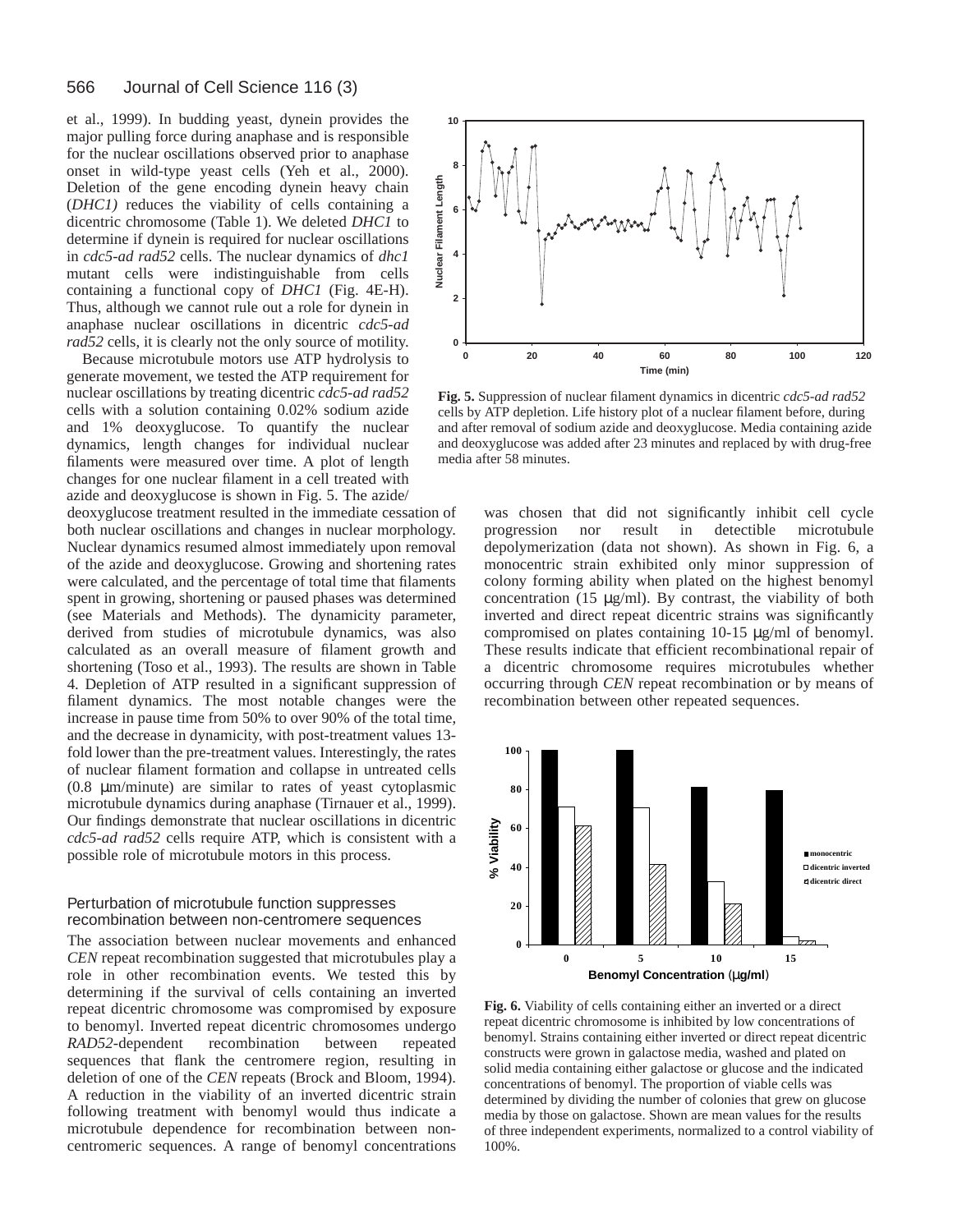| Benomyl<br>concentration<br>$(\mu$ g/ml) | Recombination<br>frequency | Relative<br>recombination<br>frequency |
|------------------------------------------|----------------------------|----------------------------------------|
|                                          | $4.05 \pm 1.06$            |                                        |
| 10                                       | $3.11 \pm 1.37$            | 0.76                                   |
| 15                                       | $1.77 \pm 0.33$            | 0.43                                   |

**Table 5.** *HIS3* **recombination frequency as a function of benomyl concentration**

independent experiments.

We further examined the potential role of microtubules in recombination by determining the effect of benomyl on the frequency of spontaneous recombination between two *his3* heteroalleles flanking a copy of the *URA3* gene (Table 5). Cells were plated on media containing concentrations of benomyl in the range of those used in the dicentric chromosome assay, and the *his3* recombination frequency was compared with cells that had not been exposed to the drug. Recombination was suppressed 2.3-fold by 15 µg/ml benomyl. These findings indicate that microtubule-dependent processes enhance spontaneous recombination events in budding yeast, in addition to promoting recombination events associated with dicentric chromosome resolution and meiotic recombination in fission yeast.

# **Discussion**

We have utilized a conditional dicentric chromosome in budding yeast to study the repair of DSBs that occur during mitosis. We found that *RAD1* is required for dicentric chromosome repair both in the presence and absence of *RAD52* (Figs 1 and 2). The requirement for *RAD1* in recombinational deletion events is characteristic of the SSA pathway (Ivanov and Haber, 1995). The role of *cdc5-ad* in *RAD52-*independent repair of the dicentric chromosome is currently unclear. The presence of the *cdc5-ad* allele alone does not alter the frequency of SSA events resulting from a DSB caused by HO endonuclease in cells that contain Rad52 (Galgoczy and Toczyski, 2001). In addition, we did not observe any difference in dicentric chromosome recombination kinetics when *CDC5 RAD52* and *cdc5-ad RAD52* strains were compared (data not shown). However, it is a reasonable assumption that *CEN* recombination in the absence of *RAD52* is a consequence of the *cdc5-ad*-dependent mitotic block, given that both require *RAD9*.

Centromere recombination was consistently detected prior to activation of the dicentric chromosome in *cdc5-ad rad52* cells (Fig. 2B, lane 1). By contrast, this was not observed with dicentric *CDC5 RAD52* or *cdc5-ad RAD52* strains (Fig. 1B, lane 1; Fig. 2A, lane 1). In cells grown on galactose, transcriptional readthrough at the *GALCEN* prevents the activation of the dicentric chromosome. However, it has been shown that the conditional dicentric chromosome III is lost more frequently than its monocentric counterpart on galactose (Neff and Burke, 1992). Thus a functional kinetochore can form, albeit infrequently, even in the presence of galactose. We suggest that the nuclear oscillations associated with the *cdc5 ad rad52* strain result in an increase in dicentric chromosome breakage, leading to more frequent recombination on

galactose. The reduced functional capability of the conditional kinetochore on galactose does not promote efficient dicentric chromosome breakage but may induce sufficient tension on the chromosome to trigger the DNA damage response. The DNAdamage-induced arrest in dicentric *cdc5-ad rad52* cells results in a prolonged mitotic arrest characterized by a sustained period of nuclear oscillations. These oscillations could promote more frequent dicentric chromosome breakage events than would normally occur in the presence of galactose and as a consequence, more frequent *CEN3* recombination. Consistent with this, a small portion (<10%) of very large budded cells with nuclear morphology identical to that in Fig. 3R were found in populations of dicentric *cdc5-ad rad52* cells grown in galactose media (data not shown). It is unlikely that this mechanism accounts for a significant proportion of the recombination events that occur when dicentric cells are grown on glucose, given the high efficiency of chromosome breakage promoted by an activated *GALCEN*.

Live cell imaging of GFP-labeled nuclei following dicentric chromosome activation in *cdc5-ad rad52* cells allowed us to observe an extended period of nuclear oscillations accompanied by the formation and collapse of nuclear filaments (Figs 3-5). The association of these nuclear movements with *RAD52-*independent dicentric chromosome recombination suggests that this behavior might be responsible for the *CEN* recombination events observed in these cells. Microtubule-dependent oscillatory nuclear movements are also observed during meiosis in fission yeast and are required for efficient meiotic recombination (Chickashige et al., 1994; Ding et al., 1998; Yamamoto et al., 1999). It has been suggested that nuclear oscillations observed during meiosis in *S. pombe* facilitate recombination by promoting the alignment of homologous chromosomes (Yamamoto et al., 1999). Although this exact mechanism is unlikely to explain enhanced recombination in dicentric *cdc5-ad rad52* cells, the contortions that the nucleus undergoes during this process (Fig. 3) could increase the frequency of collisions between *CEN* repeats located in the two halves of a broken dicentric chromosome. A previous study revealed that recombination events promoted by the HO endonuclease occur with similar frequency regardless of the location of the recombining sequences within the genome, consistent with the idea that a homology search mechanism may facilitate such events (Haber and Leung, 1996). It has also been demonstrated that increasing the copy number of a sequence can increase the likelihood a sequence will undergo recombination, suggesting that recombination is stimulated by increasing the frequency with which sequences interact (Melamed and Kupiec, 1992). Collision frequency may play a greater role in promoting recombinational repair of a broken dicentric chromosome, where each half of the broken chromosome is actively separated from the other, than it does in repair of other types of DSBs.

Nuclear oscillations are not unique to dicentric *cdc5-ad* cells. We have observed cells exhibiting this behavior as a consequence of *MPS1* overexpression (Table 3), and nuclear transits between the yeast mother cell and bud have previously been reported in *cdc13, cdc16,* and *cdc23* mutant cells following their release from a mitotic arrest (Palmer et al., 1989). The proteins encoded by *CDC16* and *CDC23* are part of the anaphase-promoting complex (APC) that facilitates entry into and exit from anaphase. The *cdc13* arrest occurs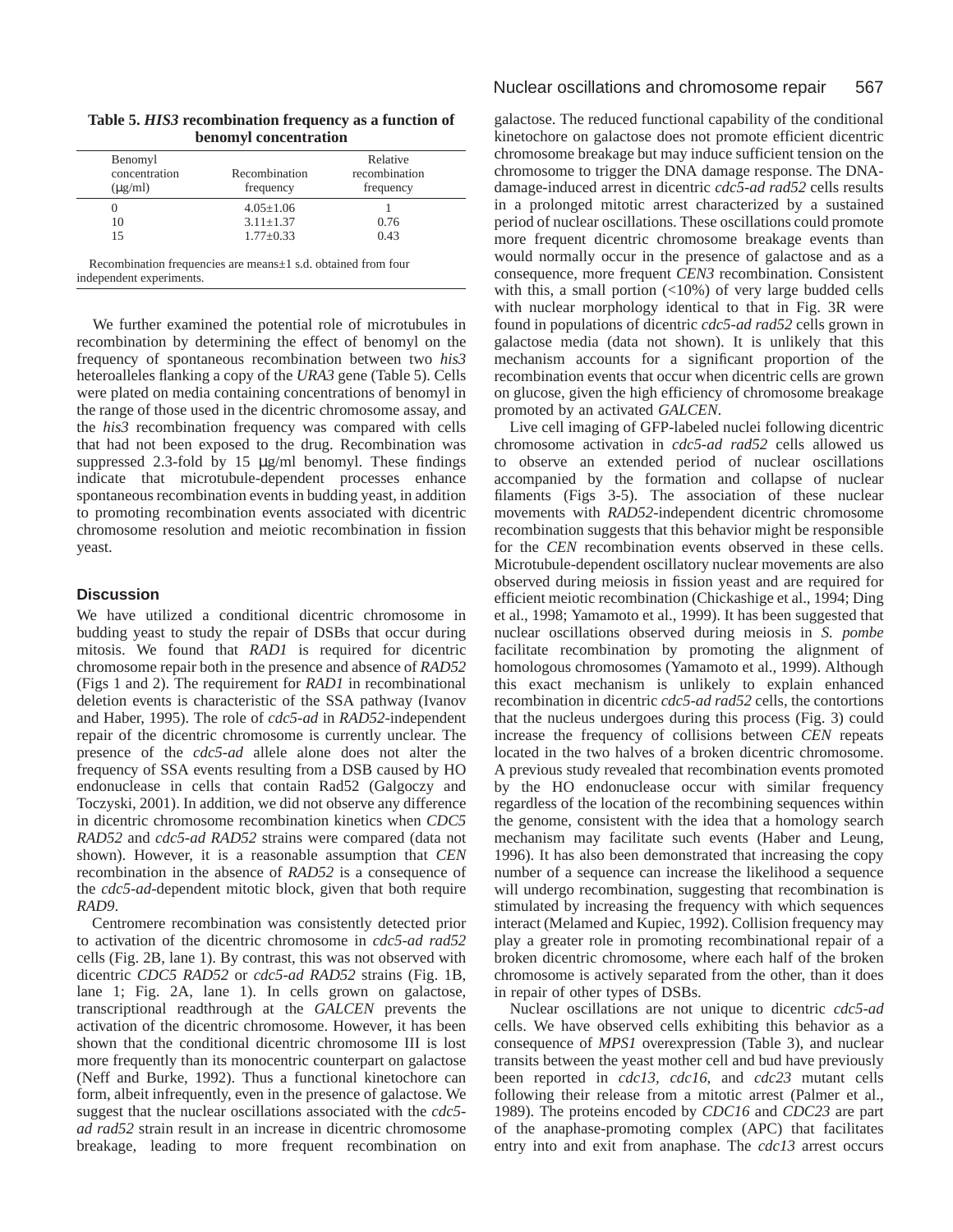#### 568 Journal of Cell Science 116 (3)

through a *RAD9*-dependent DNA damage response pathway that prevents progression into anaphase by inhibiting the APCdependent degradation of Pds1/Securin. Recent studies have shown that a reduction in Pds1 levels at anaphase onset is required for anaphase spindle stability (Jensen et al., 2001; Severin et al., 2001). Spindle instability could result in alterations in spindle length and could account for the conversion of elongated/bilobed nuclei to spherical structures observed in dicentric *cdc5-ad rad52* cells (see Fig. 3H-I). Interestingly, APC complexes immunoprecipitated from *cdc5 ad* mutant cells exhibit a reduced degree of ubiquitination activity (Charles et al., 1998). Ubiquitination of Pds1 is a prerequisite for its degradation, and the persistence of elevated levels of Pds1 in *cdc5-ad* mutant cells could lead to spindle instability and contribute to nuclear oscillations. Future experiments will be required to determine whether nuclear oscillations result from spindle microtubule dynamics, cytoplasmic microtubule dynamics or a combination of the two.

The association of microtubule-dependent nuclear oscillations with *CEN* recombination raised the question of whether microtubules play a role in recombination events involving other homologous repeats. To test this hypothesis we examined the effect of low concentrations of benomyl on a dicentric chromosome repair process that involves recombination between non-centromere sequences (Fig. 6) and the effect of this drug on spontaneous recombination between of a pair of *his3* heteroalleles (Table 5). We have observed that concentrations of benomyl in the range used in our experiments suppress the dynamic instability behavior of cytoplasmic microtubules and yeast kinetochore movements during mitosis (K.B. and Chad Pearson, unpublished). The growth and shortening of microtubules is responsible, at least in part, for nuclear movements that occur throughout the cell cycle in budding yeast (Shaw et al., 1997b) and for chromosome movements during mitosis (Pearson et al., 2001). Thus it is likely that the significant reduction in viability of cells containing a dicentric chromosome in response to exposure to benomyl is due to decreased chromosome breakage resulting from suppressed microtubule dynamics. The suppression of recombination revealed by the *his3* assay system indicates that microtubules may play a more general role in facilitating efficient recombination. It is unlikely that this effect was the result of the moderate decrease in growth rate that accompanied the benomyl treatments given that previous studies have shown that cell cycle delays have either a positive effect or no significant impact on DNA repair (Weinert and Hartwell, 1988; Brock and Bloom, 1994). Previous studies have shown that spontaneous intrachromosomal recombination occurs at a higher rate than spontaneous recombination between sequences located on different chromosomes (Lichten and Haber, 1989; Jinks-Robertson et al., 1993). This indicates that a collision-based homology search may not play a significant role in this type of recombination. It is assumed from the similar genetic requirements of recombination induced by agents that produce DSBs and those required for spontaneous recombination that the latter events are likewise promoted by DSBs. The source of these cryptic DSBs has not been definitively identified. On the basis of our finding that low concentrations of benomyl suppress recombination, we suggest that a portion of the DSBs involved in these recombination

events result from microtubule-generated nuclear movements. Further, the modest effect of the drug treatments on this process indicates that both dependent and microtubule-independent sources of DSBs give rise to spontaneous recombination events.

We thank David Toczyski and Lee Hartwell for the LS20 and *cdc5 ad* strains, Junzhuan Qiu and Binghui Shen for strain HUWT. We also thank Chad Pearson and Leana Topper for critical reading of the manuscript. This work was supported by Department of Energy grant DE-FG02-99ER62746 (K.B. and D.T.) and National Institutes of Health grant GM32238 (K.B.).

## **References**

- **Aragon-Alcaide, L. and Strunnikov, A. V.** (2000). Functional dissection of in vivo interchromosome association in *Saccharomyces cerevisiae*. *Nat. Cell. Biol.* **2**, 812-818.
- **Brock, J. A. and Bloom, K.** (1994). A chromosome breakage assay to monitor mitotic forces in budding yeast. *J. Cell Sci.* **107**, 891-902.
- **Charles, J. F., Jaspersen, S. L., Tinker-Kulberg, R. L., Hwang, L., Szidon, A. and Morgan, D. O.** (1998). The Polo-related kinase Cdc5 activates and is destroyed by the mitotic cyclin destruction machinery in *S. cerevisiae*. *Curr. Biol.* **8**, 497-507.
- **Chikashige, Y., Ding, D. Q., Funabiki, H., Haraguchi, T., Mashiko, S., Yanagida, M. and Hiraoka, Y.** (1994). Telomere-led premeiotic chromosome movement in fission yeast. *Science* **264**, 270-273.
- **Ding, D. Q., Chikashige, Y., Haraguchi, T. and Hiraoka, Y.** (1998). Oscillatory nuclear movement in fission yeast meiotic prophase is driven by astral microtubules, as revealed by continuous observation of chromosomes and microtubules in living cells. *J. Cell Sci.* **111**, 701-712.
- **Fasullo, M., Bennett, T., AhChing, P. and Koudelik, J.** (1998). The *Saccharomyces cerevisiae RAD9* checkpoint reduces the DNA damageassociated stimulation of directed translocations. *Mol. Cell. Biol.* **18**, 1190- 1200.
- **Fishman-Lobell, J., Rudin, N. and Haber, J. E.** (1992). Two alternative pathways of double-strand break repair that are kinetically separable and independently modulated. *Mol. Cell. Biol.* **12**, 1292-1303.
- **Galgoczy, D. J. and Toczyski, D. P.** (2001). Checkpoint adaptation precedes spontaneous and damage-induced genomic instability in yeast. *Mol. Cell. Biol.* **21**, 1710-1718.
- **Haber, J. E. and Leung, W. Y.** (1996). Lack of chromosome territoriality in yeast: promiscuous rejoining of broken chromosome ends. *Proc. Natl. Acad. Sci. USA* **93**, 13949-13954.
- **Hill, A. and Bloom, K.** (1989). Acquisition and processing of a conditional dicentric chromosome in *Saccharomyces cerevisiae*. *Mol. Cell. Biol.* **9**, 1368-1370.
- **Ivanov, E. L. and Haber, J. E.** (1995). *RAD1* and *RAD10*, but not other excision repair genes, are required for double-strand break-induced recombination in *Saccharomyces cerevisiae*. *Mol. Cell. Biol.* **15**, 2245- 2251.
- **Jager, D. and Philippsen, P.** (1989). Stabilization of dicentric chromosomes in *Saccharomyces cerevisiae* by telomere addition to broken ends or by centromere deletion. *EMBO J.* **8**, 247-254.
- **Jensen, S., Segal, M., Clarke, D. J. and Reed, S. I.** (2001). A novel role of the budding yeast separin Esp1 in anaphase spindle elongation: evidence that proper spindle association of Esp1 is regulated by Pds1. *J. Cell Biol.* **152**, 27-40.
- Jinks-Robertson, S., Michelitch, M. and Ramcharan, S. (1993). Substrate length requirements for efficient mitotic recombination in *Saccharomyces cerevisiae*. *Mol. Cell. Biol.* **13**, 3937-3950.
- **Klein, H.** (1988). Different types of recombination events are controlled by the *RAD1* and *RAD52* genes of *Saccharomyces cerevisiae*. *Genetics* **120**, 367-377.
- **Kramer, K. M., Brock, J. A., Bloom, K., Moore, J. K. and Haber, J. E.** (1994). Two different types of double-strand breaks in *Saccharomyces cerevisiae* are repaired by similar *RAD52*-independent, nonhomologous recombination events. *Mol. Cell. Biol*. **14**, 1293-1301.
- **Lauze, E., Stoelcker, B., Luca, F. C., Weiss, E., Schutz, A. R. and Winey, M.** (1995). Yeast spindle pole body duplication gene MPS1 encodes an essential dual specificity protein kinase. *EMBO J*. **14**, 1655-1663.
- **Lichten, M. and Haber, J. E.** (1989). Position effects in ectopic and allelic